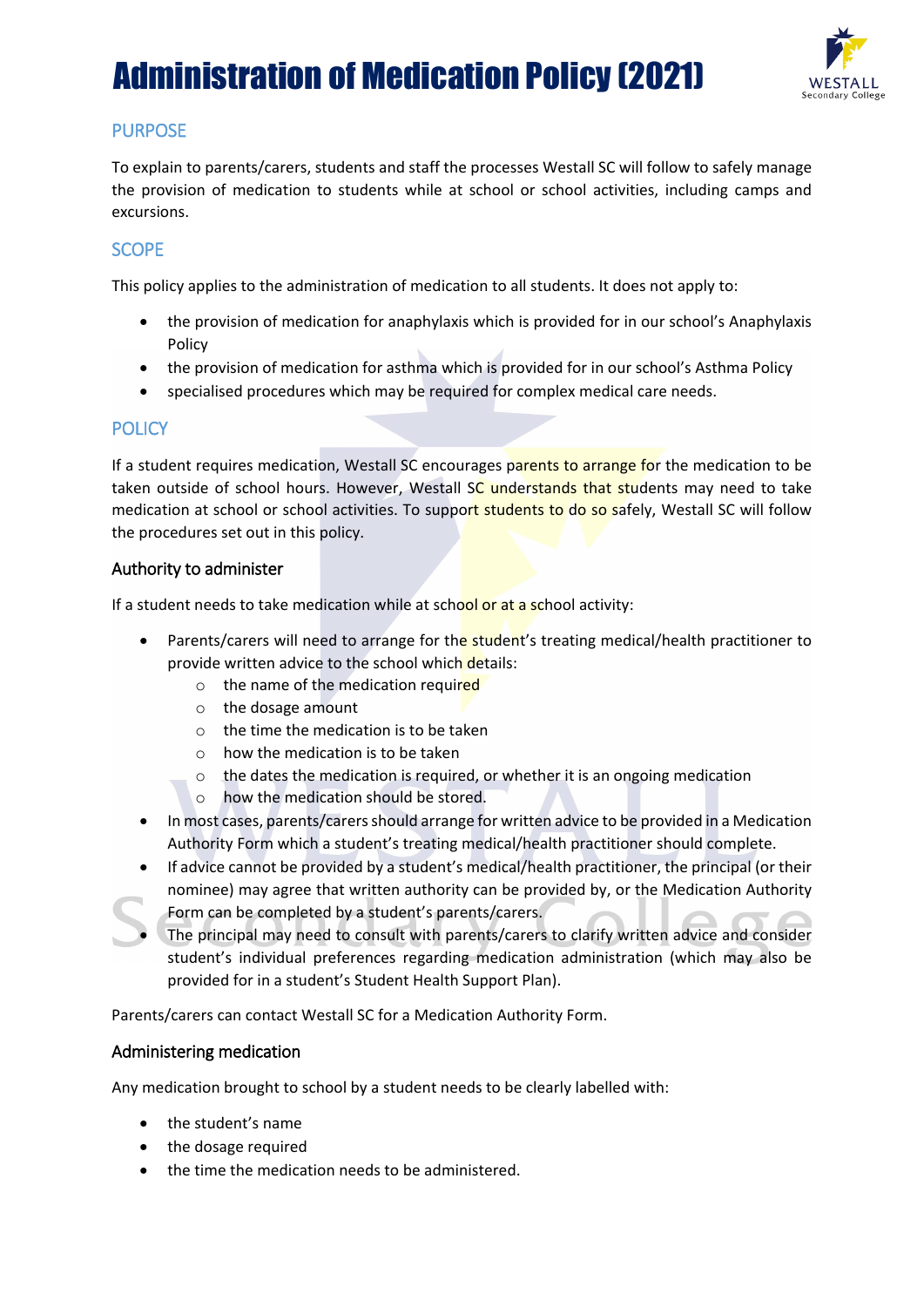# Administration of Medication Policy (2021)



Parents/carers need to ensure that the medication a student has at school is within its expiry date. If school staff become aware that the medication a student has at school has expired, they will promptly contact the student's parents/carers who will need to arrange for medication within the expiry date to be provided.

If a student needs to take medication at school or a school activity, the principal (or their nominee) will ensure that:

- 1. Medication is administered to the student in accordance with the Medication Authority Form so that:
	- the student receives their correct medication
	- in the proper dose
	- via the correct method (for example, inhaled or orally)
	- at the correct time of day.
- 2. A log is kept of medicine administered to a student.
- 3. Where possible, two staff members will supervise the administration of medication.
- 4. The teacher in charge of a student at the time their medication is required:
	- is informed that the student needs to receive their medication
	- if necessary, release the student from class to obtain their medication.

#### *Self-administration*

In some cases, it may be appropriate for students to self-administer their medication. The principal may consult with parents/carers and consider advice from the student's medical/health practitioner to determine whether to allow a student to self-administer their medication.

If the principal decides to allow a student to self-administer their medication, the principal may require written acknowledgement from the student's medical/health practitioner, or the student's parents/carers that the student will self-administer their medication.

#### Storing medication

The principal (or their nominee) will put in place arrangements so that medication is stored:

- securely to minimise risk to others
- in a place only accessible by staff who are responsible for administering the medication
- away from a classroom (unless quick access is required)
- away from first aid kits
- according to packet instructions, particularly in relation to temperature.

The principal may decide, in consultation with parents/carers and/or on the advice of a student's treating medical/health practitioner:

- that the student's medication should be stored securely in the student's classroom if quick access might be required
- to allow the student to carry their own medication with them, preferably in the original packaging if:
	- o the medication does not have special storage requirements, such as refrigeration
	- o doing so does not create potentially unsafe access to the medication by other students.

#### Warning